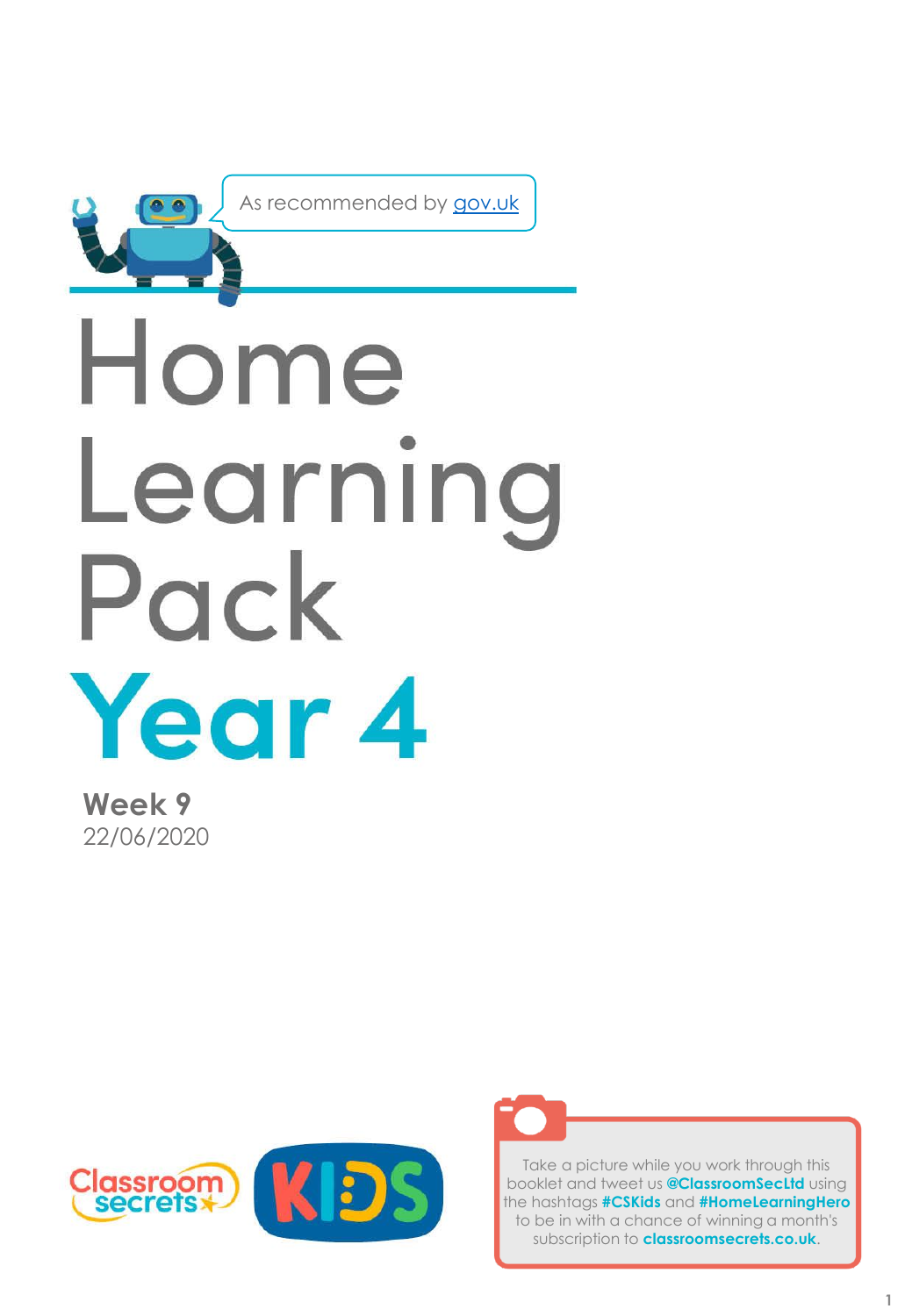## **1. True or false? Tammy has enough money to go to the circus. WELCOME** to the RH **Tickets £3.65**

**2. Jack's price labels are different. Write the correct amounts into a price list for him.** 



**3. Sally and Jonah spend all their pocket money at the toy shop. If Jonah buys a sailing boat, what can Sally buy with the coins that are left?** 

|                                                                     | <b>Price List</b>    |       |
|---------------------------------------------------------------------|----------------------|-------|
|                                                                     | <b>Teddy bear</b>    | £4.72 |
|                                                                     | <b>Sailing boat</b>  | £3.75 |
| What could they buy if they used all the money<br>together instead? | <b>Joke book</b>     | £4.18 |
|                                                                     | Toy car              | £7.93 |
|                                                                     | <b>Doll</b>          | £5.42 |
|                                                                     | <b>Roller Skates</b> | £8.12 |
|                                                                     |                      |       |



**© Classroom Secrets Limited 2020 Visit kids.classroomsecrets.co.uk for online games to support learning. <sup>2</sup>**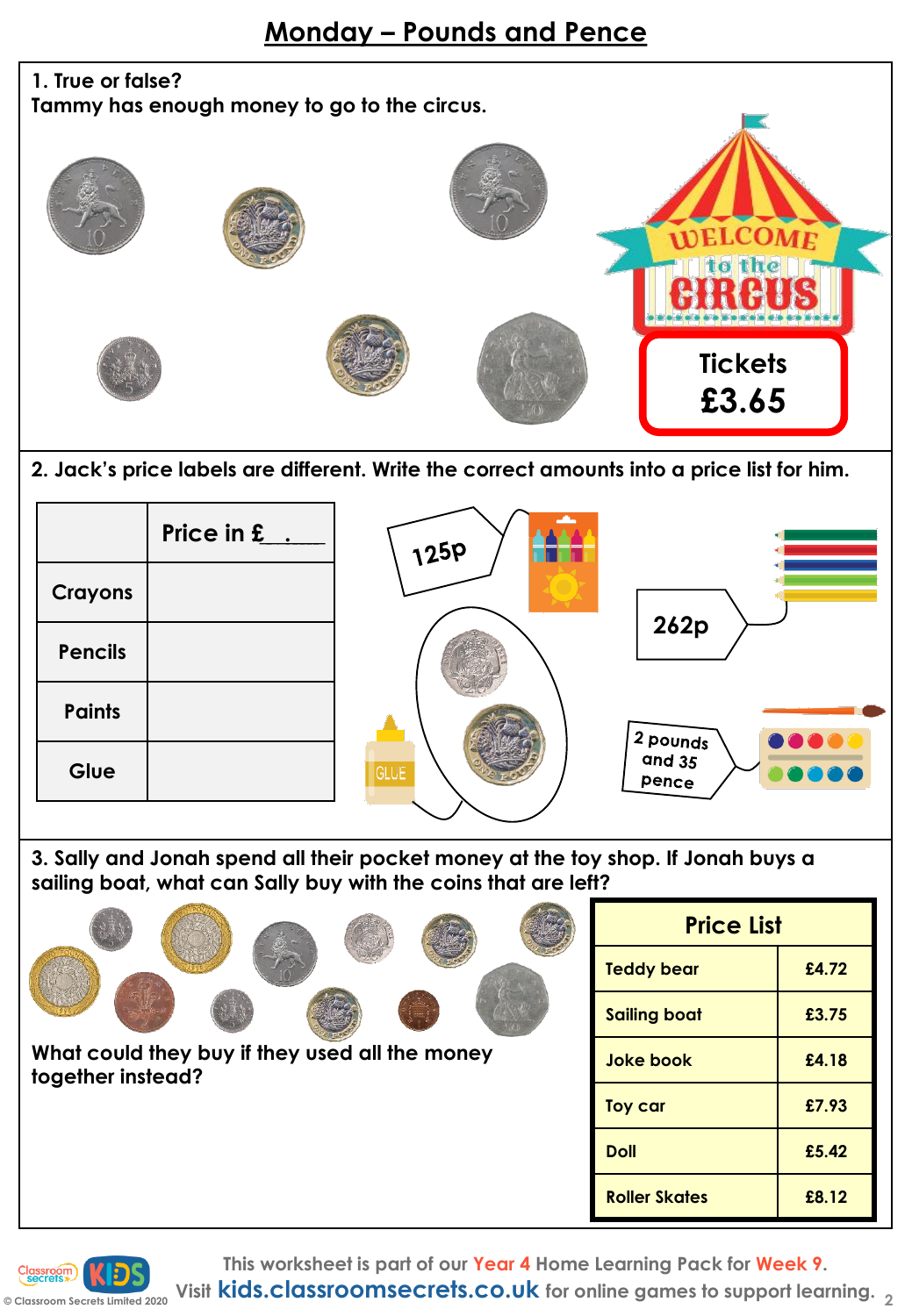#### **Monday – 'Were' or 'Was' and 'Did' or 'Done'**

| 1. Underline the correct form of the verbs<br>in the passage below.<br>The little girl didn't know what she<br>had did/done when she<br>accidentally started the fire. The<br>firefighters was/were very brave<br>and rescued her from the house. | 5. Emily is painting. Write a sentence to<br>describe the picture below including the<br>past tense form of 'to do'. Your sentence<br>must include a fronted adverbial.                                  |  |
|---------------------------------------------------------------------------------------------------------------------------------------------------------------------------------------------------------------------------------------------------|----------------------------------------------------------------------------------------------------------------------------------------------------------------------------------------------------------|--|
| 2. True or false? The sentence below is<br>written in standard English.                                                                                                                                                                           |                                                                                                                                                                                                          |  |
| After lunch, Susan were going to<br>complete the painting that she                                                                                                                                                                                |                                                                                                                                                                                                          |  |
| had started earlier.<br>false<br>true                                                                                                                                                                                                             | 6. William has written a sentence below.<br>Has he used standard English? Explain<br>how you know.                                                                                                       |  |
|                                                                                                                                                                                                                                                   | I did a history walk with my                                                                                                                                                                             |  |
| 3. Complete the sentence below with the<br>correct past tense form of the verbs 'to                                                                                                                                                               | gran where we found out about                                                                                                                                                                            |  |
| be' or 'to do'.                                                                                                                                                                                                                                   | which famous local people                                                                                                                                                                                |  |
| Even though I ______ scared of                                                                                                                                                                                                                    | were born where we live.                                                                                                                                                                                 |  |
| heights, I decided that I want                                                                                                                                                                                                                    |                                                                                                                                                                                                          |  |
| to go on the biggest rollercoaster.                                                                                                                                                                                                               |                                                                                                                                                                                                          |  |
| 4. Sort the sentences below into the<br>correct columns.                                                                                                                                                                                          | 7. Julia has written a story but she has made<br>some errors.                                                                                                                                            |  |
| A. He done well in the maths test.<br>B. Lisa were really miserable about it.<br>C. On Monday, Finn did a dance.<br>D. They was not going to make it on<br>time.                                                                                  | It were a special occasion, the Prince's<br>birthday, so the King and Queen done<br>something particularly exciting. They invited<br>all the town to the palace and there were a<br>great feast for all. |  |
| E. The teams were doing very well.                                                                                                                                                                                                                | Rewrite the text so that it is written in standard<br>English.                                                                                                                                           |  |
| <b>Standard English</b><br><b>Non-standard English</b>                                                                                                                                                                                            |                                                                                                                                                                                                          |  |
|                                                                                                                                                                                                                                                   |                                                                                                                                                                                                          |  |
|                                                                                                                                                                                                                                                   |                                                                                                                                                                                                          |  |
|                                                                                                                                                                                                                                                   |                                                                                                                                                                                                          |  |



**© Classroom Secrets Limited 2020 Visit kids.classroomsecrets.co.uk for online games to support learning. <sup>3</sup>**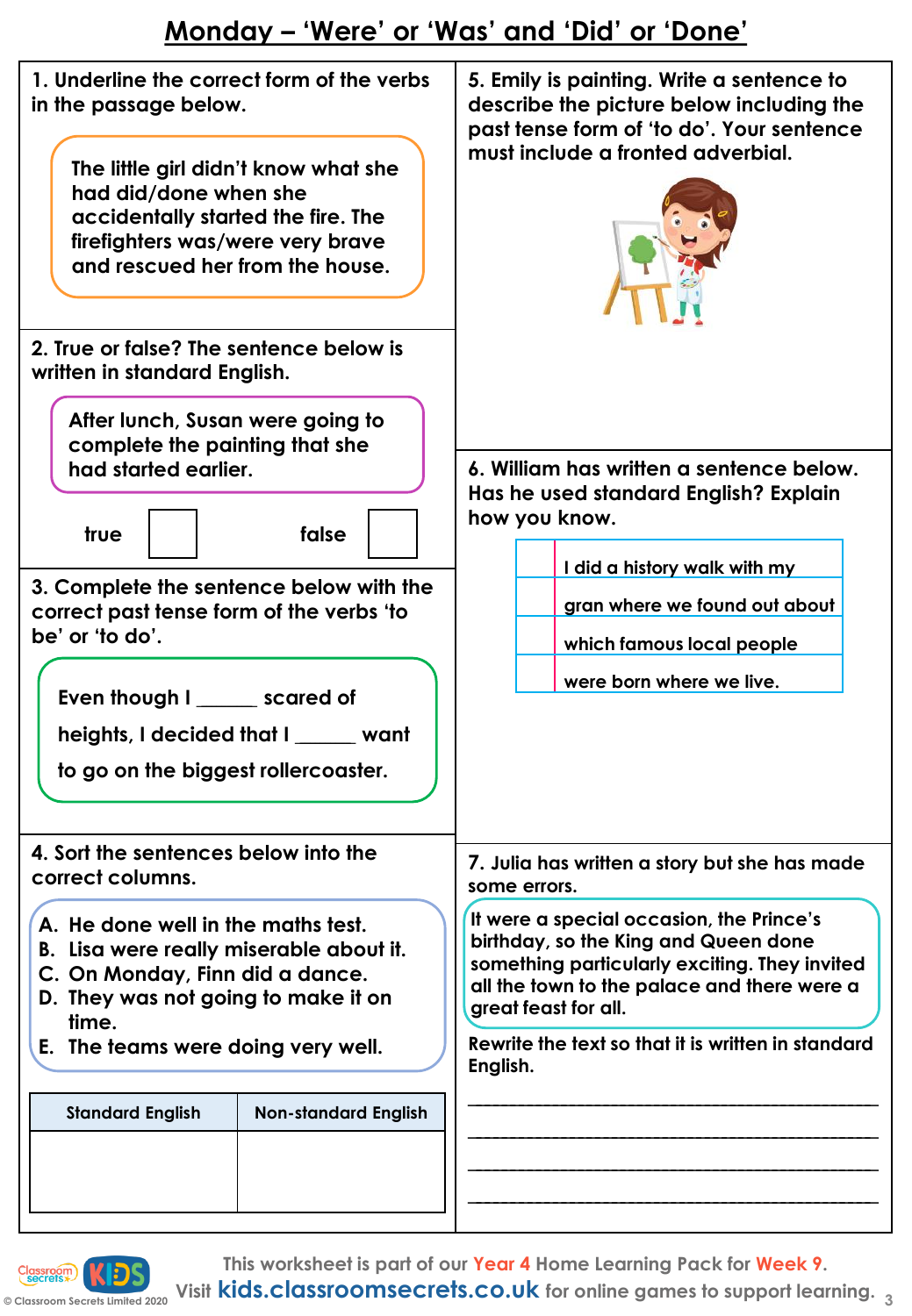**Tuesday – Ordering Money**

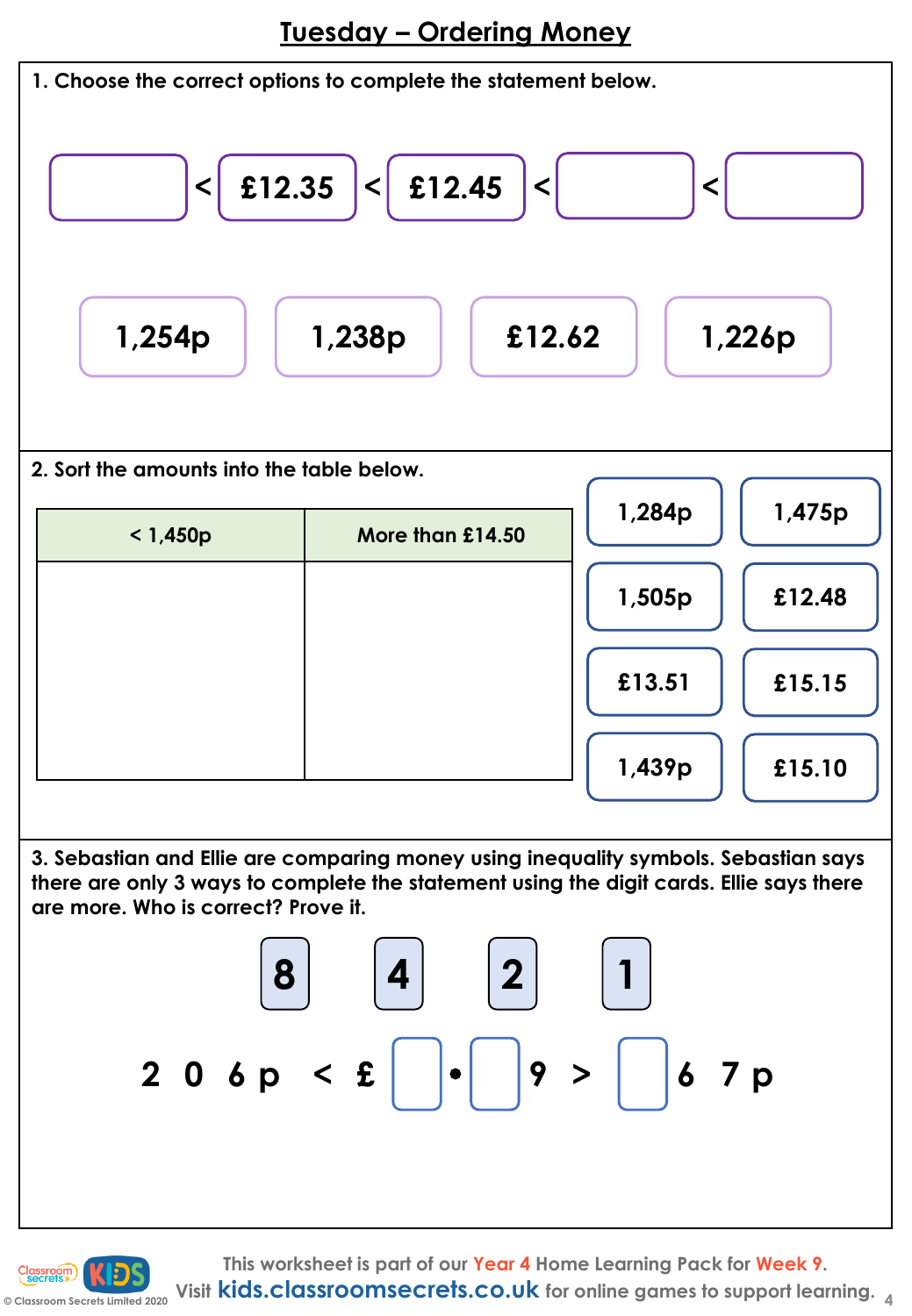### **Tuesday – 'I' or 'Me'**

| 1. Put an 'X' next to the sentences which are written in standard English.                                        |                                                                                |  |  |  |
|-------------------------------------------------------------------------------------------------------------------|--------------------------------------------------------------------------------|--|--|--|
| A. Eric and I went to the library.                                                                                | E. I suppose he wanted to help.                                                |  |  |  |
| B. Me and Mum went for a lovely<br>walk after finishing our breakfast.                                            | F. Ishmael didn't mention<br>anything to Molly and I.                          |  |  |  |
| C. Jack bought a calendar for<br>me.                                                                              | G. "It's none of your business,"<br>Chen said to me.                           |  |  |  |
| D. Can you describe it to I?                                                                                      | H. Lucas ran forward between<br>Kyle and me.                                   |  |  |  |
| 2. Complete the sentences using the correct pronoun: 'I' or 'me'.                                                 |                                                                                |  |  |  |
|                                                                                                                   | Please don't mention anything to anyone unless _____ tell you any different.   |  |  |  |
| Sarah and ____ couldn't decide what to do at the weekend.                                                         |                                                                                |  |  |  |
| Katie and ____ occasionally arrive at the same time, so she asked if she could get a<br>lift with ____ next week. |                                                                                |  |  |  |
| The boxes they delivered to ____ had completely taken over the garage, so dad and<br>eventually moved them.       |                                                                                |  |  |  |
| 3. Which sentence(s) below has used standard English? Explain your choice.                                        |                                                                                |  |  |  |
|                                                                                                                   | A. Lucy, Charlie and I went shopping to buy a special outfit for the occasion. |  |  |  |
| B. Strange things often happen to Lucy, Charlie and I.                                                            |                                                                                |  |  |  |
| C. Harriet and me couldn't decide what time to arrive at the party.                                               |                                                                                |  |  |  |
| D. The teacher saw Harriet and me on her way to the library.                                                      |                                                                                |  |  |  |
|                                                                                                                   |                                                                                |  |  |  |
|                                                                                                                   |                                                                                |  |  |  |
|                                                                                                                   |                                                                                |  |  |  |
|                                                                                                                   |                                                                                |  |  |  |

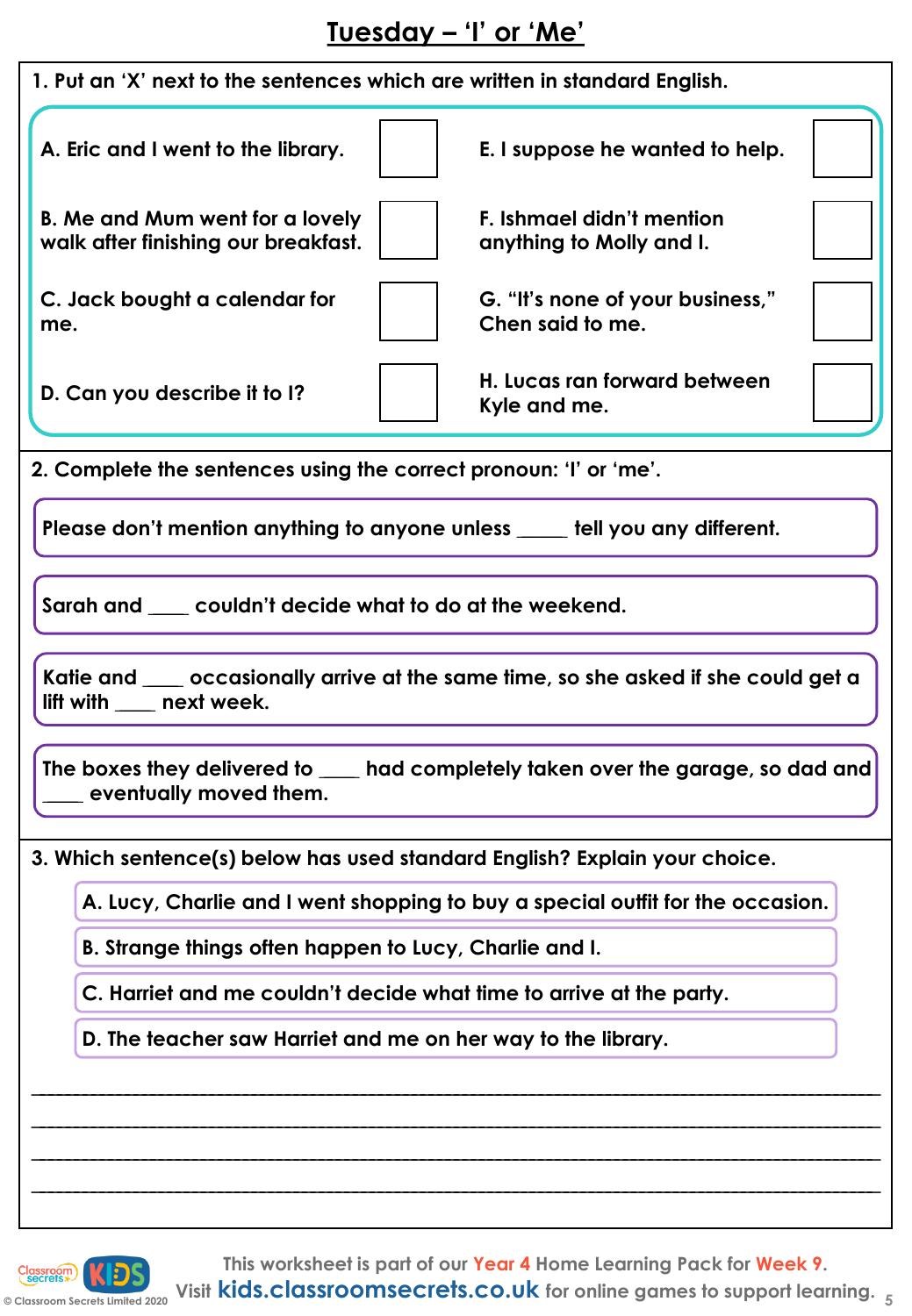#### **Wednesday – Using Rounding to Estimate Money**



**2. True or false? This statement is correct when the prices are rounded to the nearest pound to find an approximate total for each set.**



**3. Daniel goes to the shop with his dad. He has saved £20.00 to spend. Round the prices to the nearest pound to find different combinations of three items he could buy.** 



**Use the information to estimate how much change would he get. Find three possible combinations.**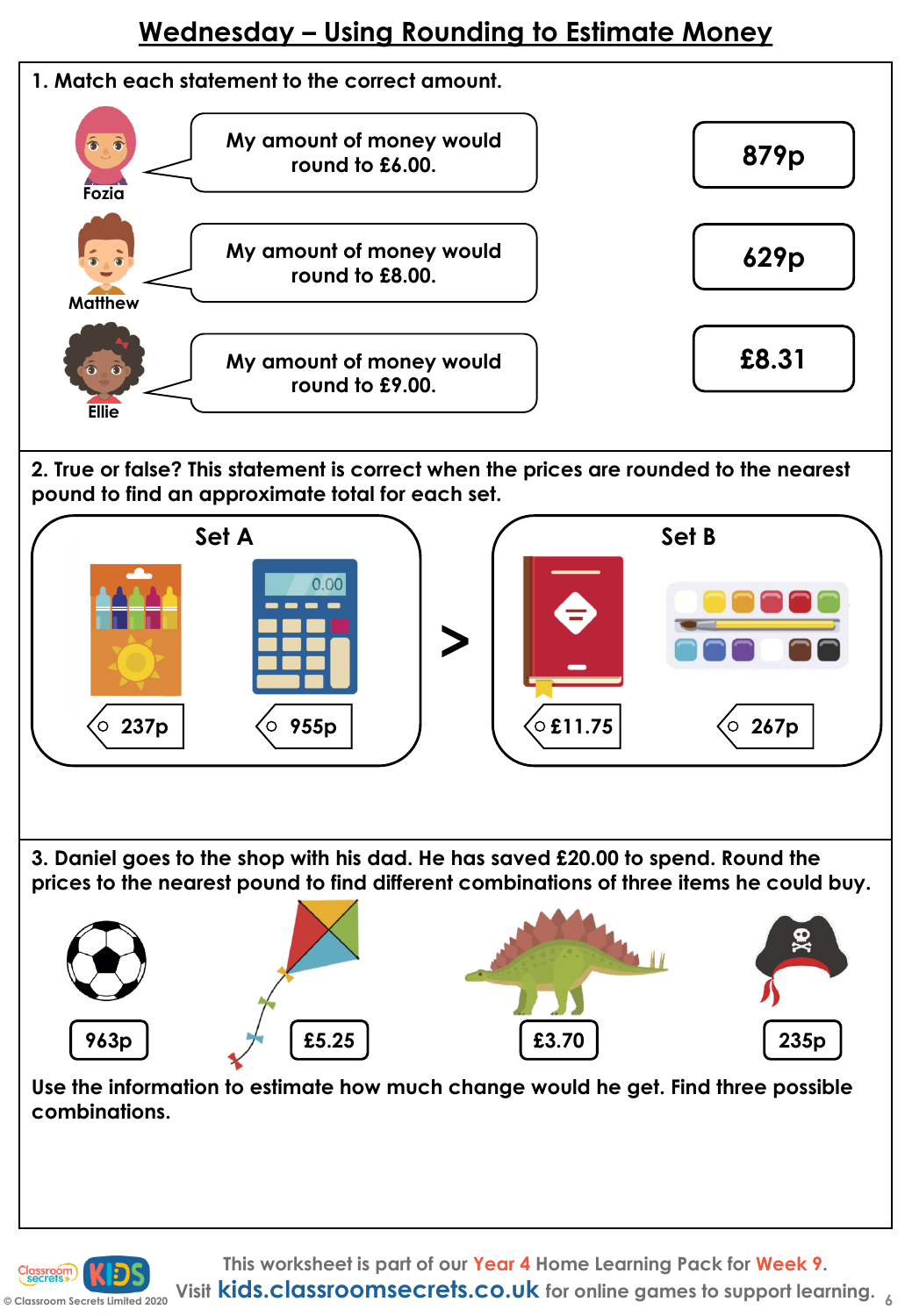|                  |          | This is a research and writing task. Choose someone you would like to write about;<br>them as possible and write their biography: the story of their life. | they could be famous, or it could be someone in your family. Find out as much about |
|------------------|----------|------------------------------------------------------------------------------------------------------------------------------------------------------------|-------------------------------------------------------------------------------------|
|                  |          |                                                                                                                                                            | Picture of ________                                                                 |
| <b>Word Bank</b> |          |                                                                                                                                                            |                                                                                     |
| name             | facts    | education                                                                                                                                                  | during                                                                              |
| age              | although | as a child                                                                                                                                                 | occupation                                                                          |
| birthday         | if       | at the age of                                                                                                                                              | hobbies                                                                             |



This worksheet is part of our Year 4 Home Learning Pack for Week 9.

Classroom **KEDS**<br>
Classroom Secrets Limited 2020 Visit **kids.classroomsecrets.co.uk** for online games to support learning.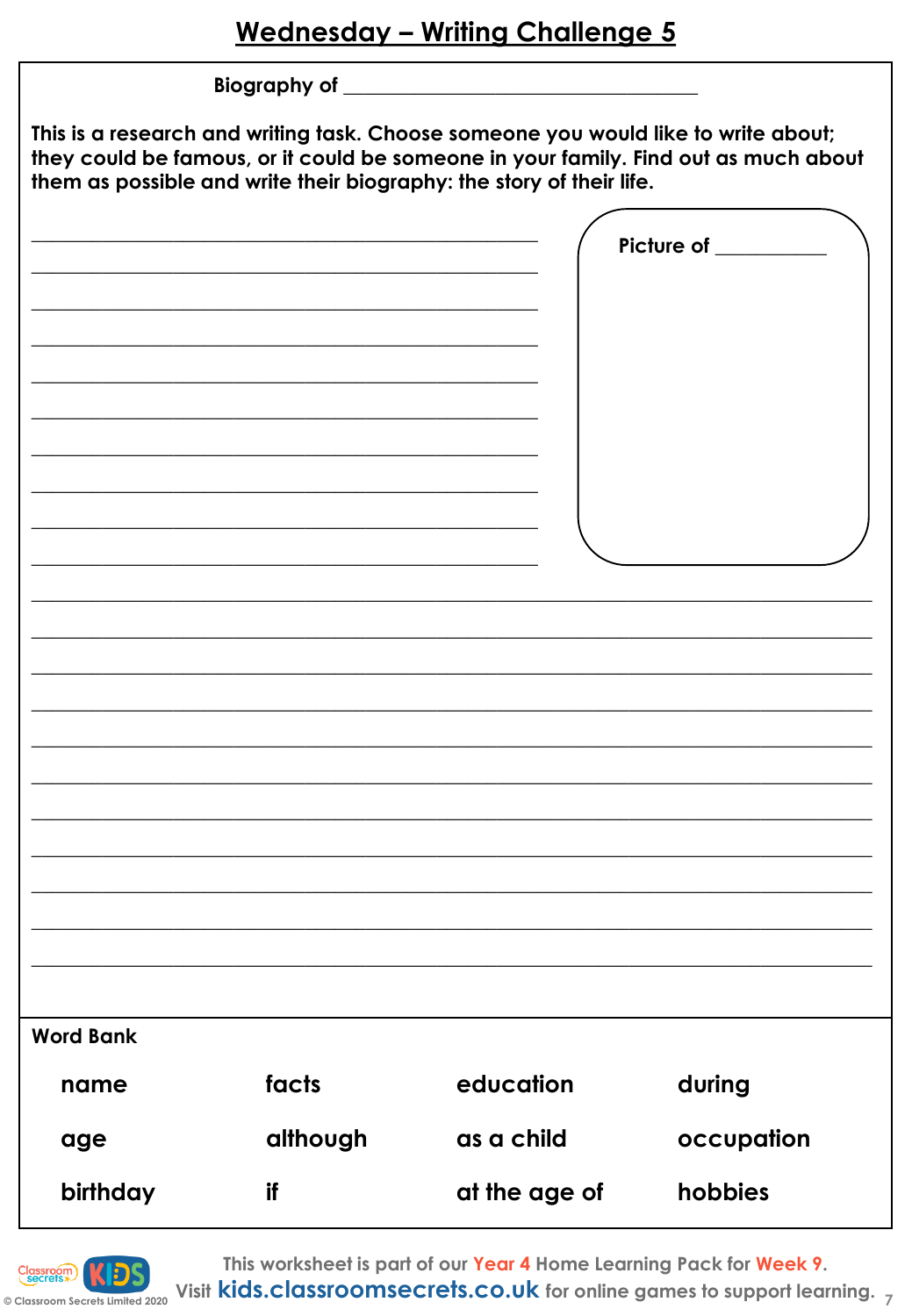#### **Thursday – Four Operations**

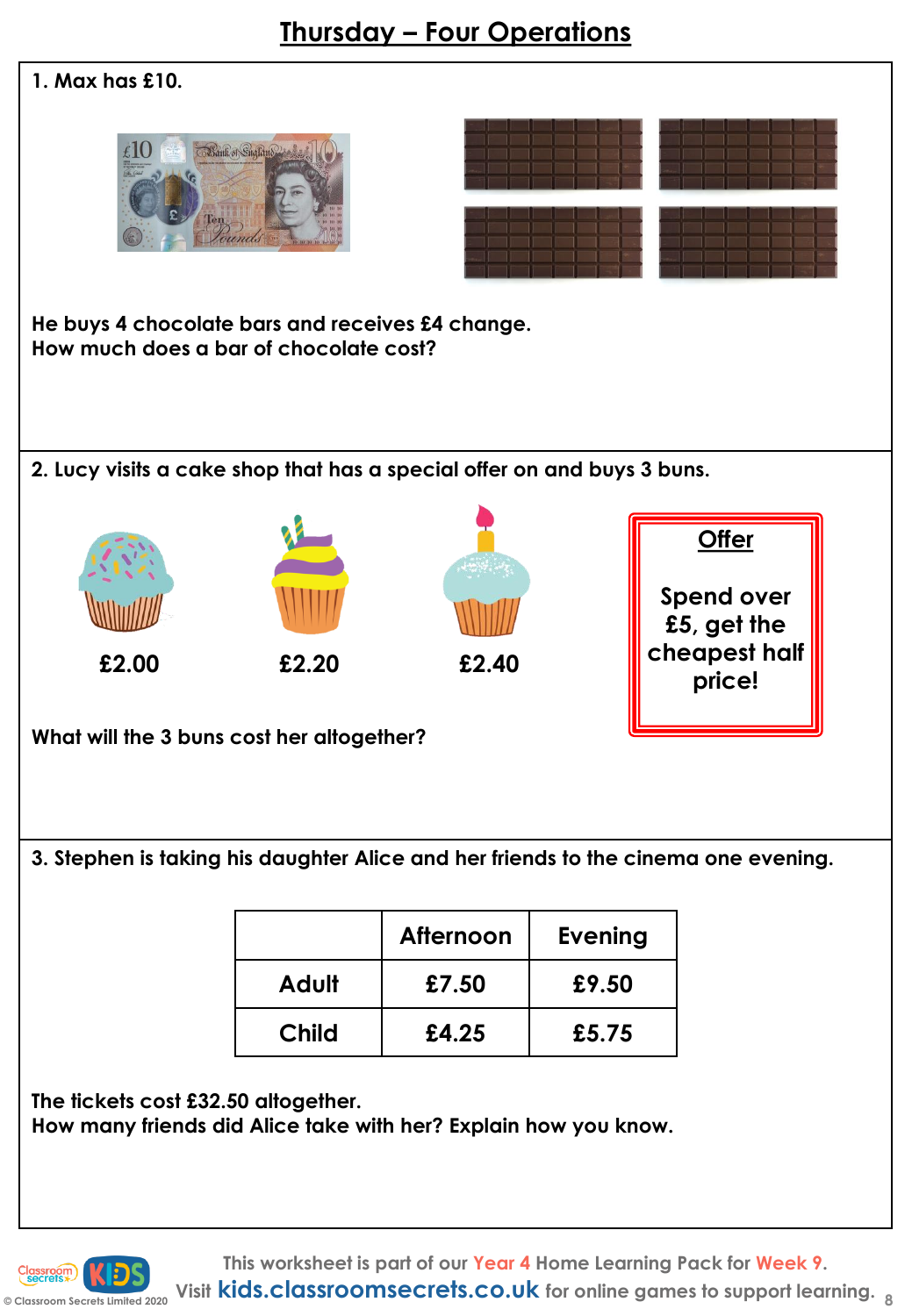#### **Thursday – 'Have' not 'Of' and 'These/Those' not 'Them'**

**1. Circle the correct word to complete the sentence below.** 

**We should have/of used the books in the library to find the answers to the questions.** 

**Them/Those/These are my history books on the bookshelf.**

| I could have/of sorted the shapes into different groups. The circles and squares can |  |
|--------------------------------------------------------------------------------------|--|
| be separated.                                                                        |  |

**Them/Those/These are my favourite kind of chocolate because they have a soft centre.** 

| 2. Put an 'X' in the correct column to show which sentences use Standard English. |  |  |  |
|-----------------------------------------------------------------------------------|--|--|--|
|                                                                                   |  |  |  |
| A. Them potatoes could be used to make a potato salad.                            |  |  |  |
| B. We should of woken up earlier to catch the flight.                             |  |  |  |
| C. These shoes belong to the old woman over there.                                |  |  |  |
| D. Them guards are protecting the castle from an attack.                          |  |  |  |
| E. These pieces of fruit will be shared equally between you all.                  |  |  |  |

**3. Write a sentence using standard English which includes the pronoun 'those'. Use the word bank to help you.** 

| people | over | annoying | are | there | because |
|--------|------|----------|-----|-------|---------|
|        |      |          |     |       |         |
|        |      |          |     |       |         |



**This worksheet is part of our Year 4 Home Learning Pack for Week 9.**

**C** Classroom Secrets Limited 2020 Visit **kids.classroomsecrets.co.uk** for online games to support learning.  $9$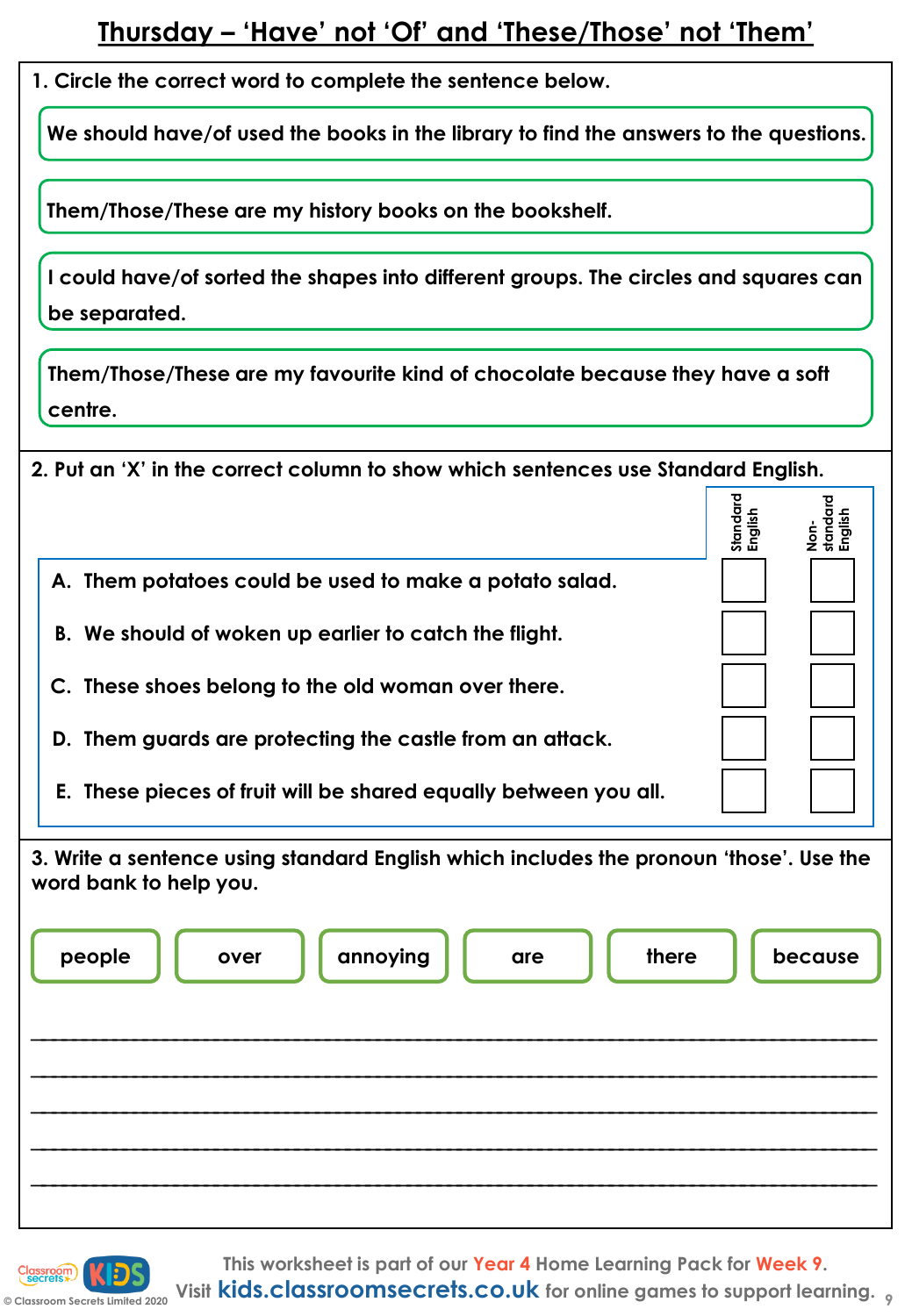### **I asked My Dad Again – Comprehension**

**These questions are based upon the text I Asked My Dad Again on page 12-13. Read the text and use this to help you answer the questions below.** 

| 1. What does the word 'begrudgingly' tell you about the son? Choose 2 options.             |                                                                 |  |  |
|--------------------------------------------------------------------------------------------|-----------------------------------------------------------------|--|--|
| A. He was looking forward to visiting his father.                                          |                                                                 |  |  |
| B. He is visiting his father because he feels like he should - not because he wants to.    |                                                                 |  |  |
| C. The son doesn't really want to visit the father because he is too busy.                 |                                                                 |  |  |
| D. Someone has asked him to visit his father.                                              |                                                                 |  |  |
| and                                                                                        |                                                                 |  |  |
| 2. Why does the author use capital letters for the last, 'IT'S A MAGPIE'?                  |                                                                 |  |  |
|                                                                                            |                                                                 |  |  |
|                                                                                            |                                                                 |  |  |
| 3. Do you think the son was right to be annoyed by his father asking the same<br>question? |                                                                 |  |  |
|                                                                                            |                                                                 |  |  |
|                                                                                            |                                                                 |  |  |
|                                                                                            |                                                                 |  |  |
| 4. Match the words below to the correct meaning.                                           |                                                                 |  |  |
| beloved                                                                                    | of great importance or significance                             |  |  |
| momentous                                                                                  | curious or inquiring                                            |  |  |
| inquisitive                                                                                | dearly loved                                                    |  |  |
| milestone                                                                                  | a significant stage or event in the<br>development of something |  |  |



**This worksheet is part of our Year 4 Home Learning Pack for Week 9.**

**Consumed Apple 2020** Visit **kids.classroomsecrets.co.uk** for online games to support learning. <sub>10</sub>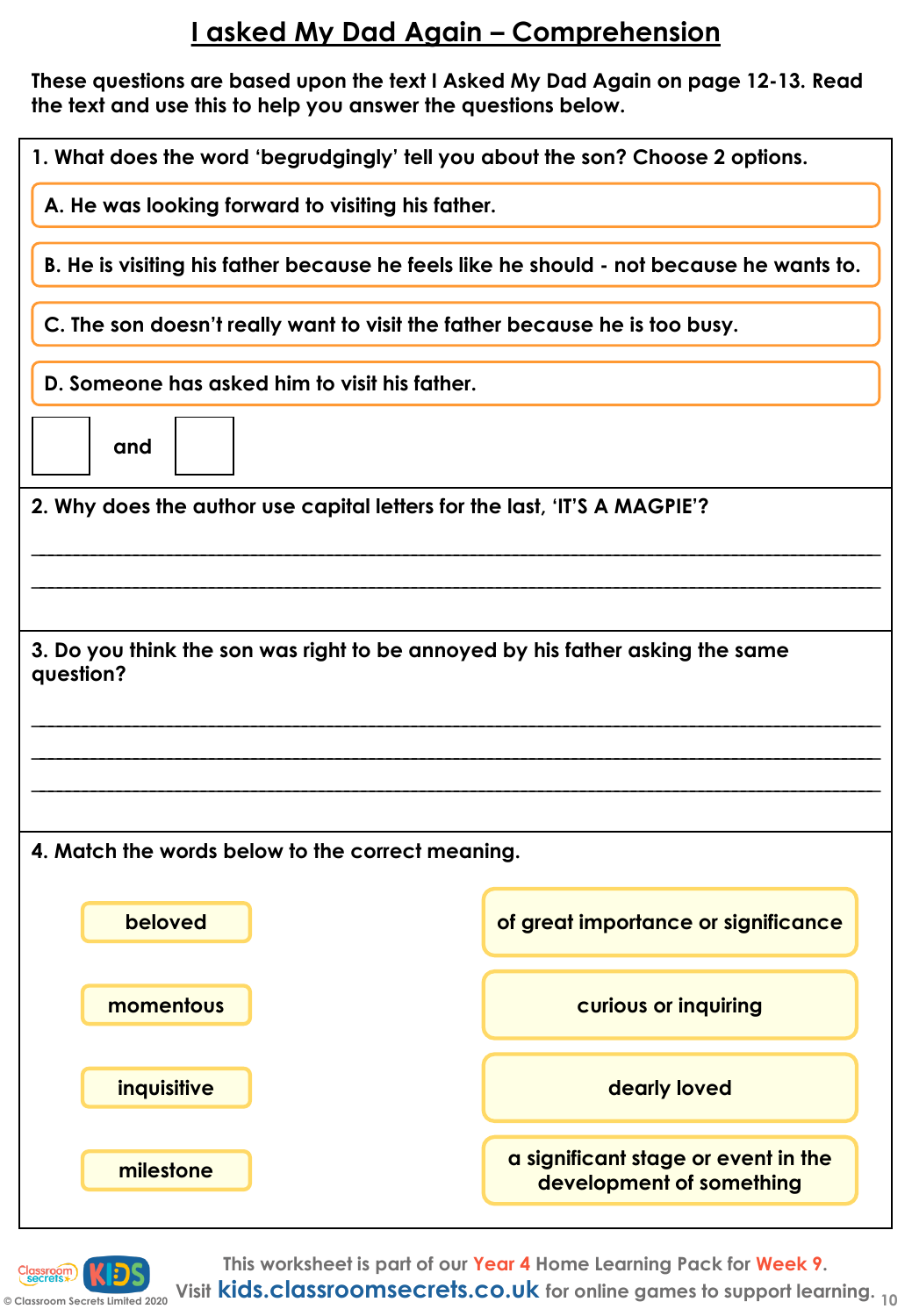#### **I asked My Dad Again – Comprehension**

**5. Underline** *one* **word in the sentence below that tells you the diary has become tattered and thin with age.**

**He returned with an old, threadbare diary. This was the diary that the old man had kept when his son was born.**

**6. Why do you think the father shows the son his old diary?**

**7. Find and copy the words from the extract below that explain what the son is going to do from that day.**

\_\_\_\_\_\_\_\_\_\_\_\_\_\_\_\_\_\_\_\_\_\_\_\_\_\_\_\_\_\_\_\_\_\_\_\_\_\_\_\_\_\_\_\_\_\_\_\_\_\_\_\_\_\_\_\_\_\_\_\_\_\_\_\_\_\_\_\_\_\_\_\_\_\_\_\_\_\_\_\_\_\_\_\_\_\_\_\_\_\_\_\_\_\_\_\_\_\_\_\_ \_\_\_\_\_\_\_\_\_\_\_\_\_\_\_\_\_\_\_\_\_\_\_\_\_\_\_\_\_\_\_\_\_\_\_\_\_\_\_\_\_\_\_\_\_\_\_\_\_\_\_\_\_\_\_\_\_\_\_\_\_\_\_\_\_\_\_\_\_\_\_\_\_\_\_\_\_\_\_\_\_\_\_\_\_\_\_\_\_\_\_\_\_\_\_\_\_\_\_\_

**From that day, the son vowed to see his father happy forever. His father had cared for him since he was a little child and shown him endless love and support. It was time for the son to treat his father the way his father had treated him.**

\_\_\_\_\_\_\_\_\_\_\_\_\_\_\_\_\_\_\_\_\_\_\_\_\_\_\_\_\_\_\_\_\_\_\_\_\_\_\_\_\_\_\_\_\_\_\_\_\_\_\_\_\_\_\_\_\_\_\_\_\_\_\_\_\_\_\_\_\_\_\_\_\_\_\_\_\_\_\_\_\_\_\_\_\_\_\_\_\_\_\_\_\_\_\_\_\_\_\_\_ \_\_\_\_\_\_\_\_\_\_\_\_\_\_\_\_\_\_\_\_\_\_\_\_\_\_\_\_\_\_\_\_\_\_\_\_\_\_\_\_\_\_\_\_\_\_\_\_\_\_\_\_\_\_\_\_\_\_\_\_\_\_\_\_\_\_\_\_\_\_\_\_\_\_\_\_\_\_\_\_\_\_\_\_\_\_\_\_\_\_\_\_\_\_\_\_\_\_\_\_

**8. Put the events below in the order that they happened in the text.**

**The son was unhappy because he had to visit his father.** 

**The father found his diary.** 

**The father asked the same question over and over again.**

**The son realised how old his father had become and was saddened that he had been so impatient with him.** 

**The son was angered by his dad.**

**The son decided he must look after his father as he had always looked after him.** 

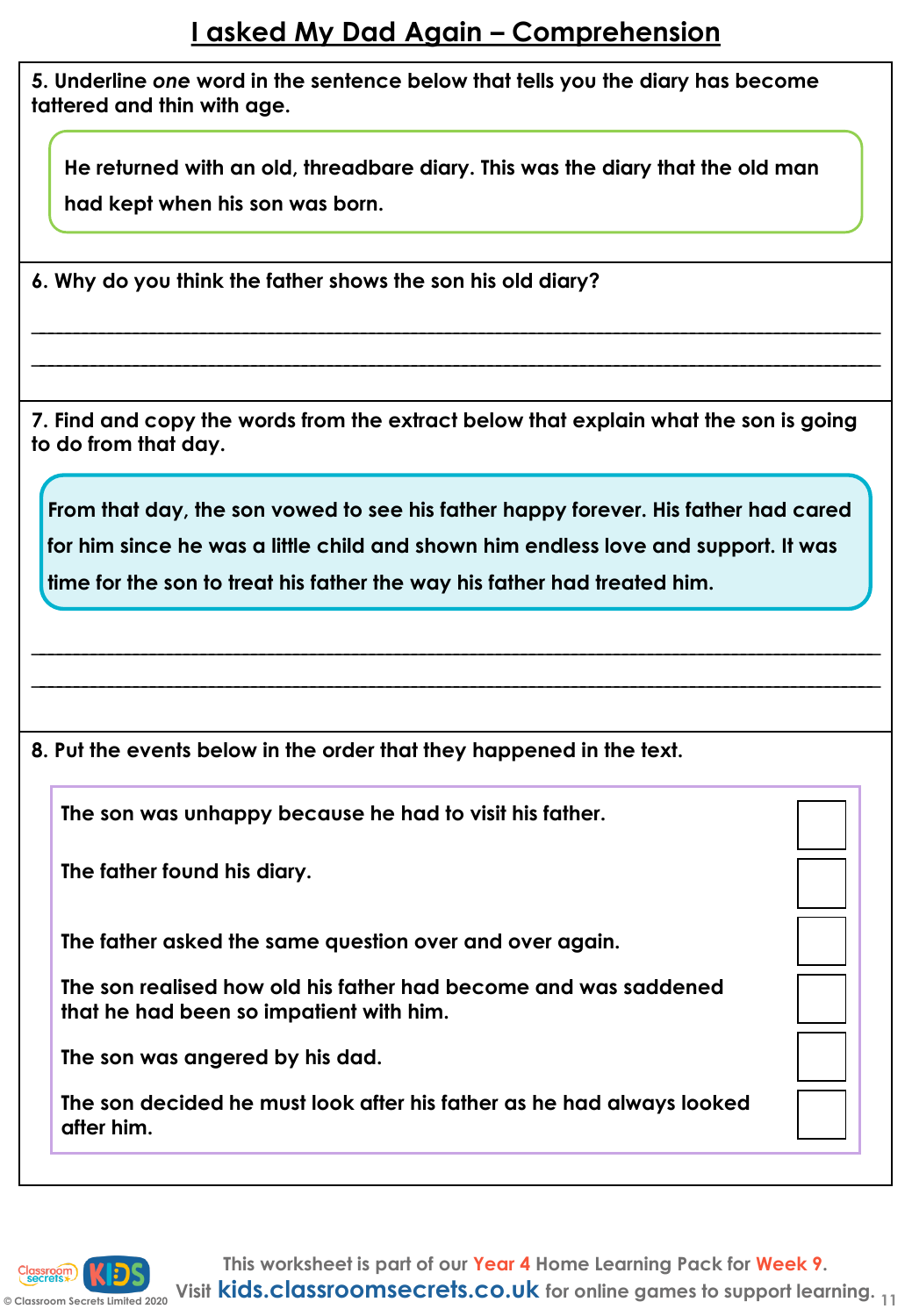#### **I asked My Dad Again**

**In his rocking chair, gently swaying forwards and backwards, an old man sat with his grown son. The man's son had begrudgingly visited his father after a long day at the office. He was an important business-man who didn't have a lot of time. He had meetings to attend, phone calls to make and crucial business deals to attend to. He thought that visiting his dad was a waste of his time.**

**Unexpectedly, a magpie perched on the garden gate. The father asked his son, "What is that?"** 

**The son replied, "It's just a magpie." The father went back to rocking his chair. After a few minutes, the father asked his son again, "What is that?" The son replied, "Dad, I have just told you. It's a magpie."**

**After a little while, the old father again asked his son for the third time, "What is that?"** 

**This time the son was really irritated with his father asking the same question. He replied to his dad with anger in his tone, "It's a magpie, it's a magpie, it's a magpie!"**

**Some time later, the father again asked his son, "What is that?" This time the son, who was annoyed by his dad's repetitive question, shouted, "Why do you keep asking me the same question again and again, even though I have told you so many times? IT IS A MAGPIE!"**

**The old man stopped rocking in his chair, slowly stood up, and went to his room. He returned with an old, threadbare diary. This was the diary that the old man had kept when his son was born.** 

**He had begun writing on the day his beloved wife had told him he was going to be a father. It was the greatest day of his life. He documented every milestone and momentous occasion of his son's early life.**

**He clumsily thumbed through the diary and stopped. He handed his irritated son the delicate book and asked him to read the entry. This is what it said:**

**"Today, I spent time with my three year old son outside in the garden. A beautiful magpie busily swooped around collecting twigs for its nest. Seventeen times, my gorgeously inquisitive son asked me "What is that?" I replied to all seventeen questions with, "It's a magpie." I smiled at him and held him close, hugging him lovingly each time he asked the same question, again and again and again. I did not feel at all irritated by his questions, instead I felt affection for his innocence and thirst for knowledge. I'm so proud of him and what he may become."**